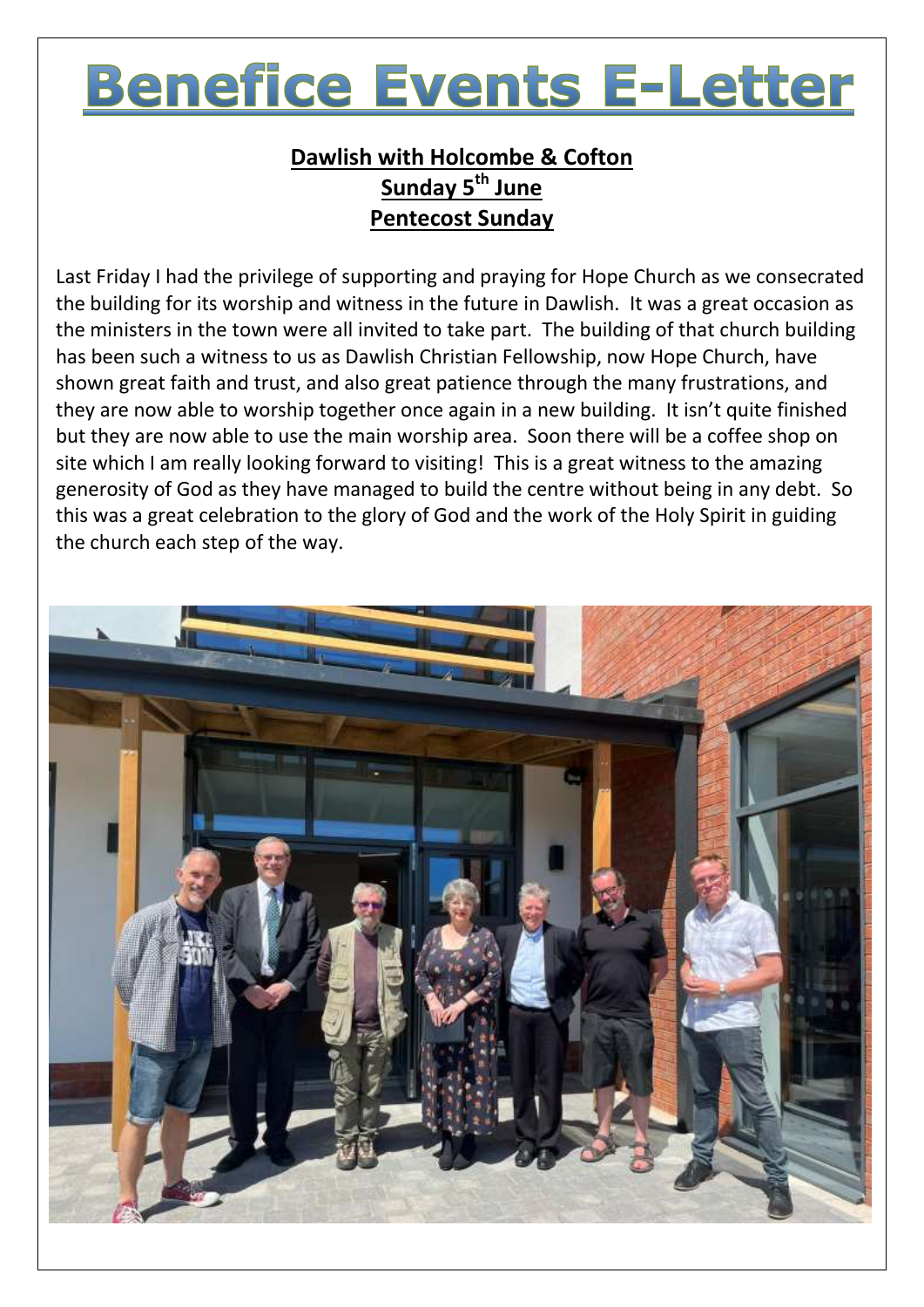

As we are in the midst of the celebrations of the Queen's Platinum Jubilee it is perhaps easy for us to lose sight of the fact that this Sunday we celebrate Pentecost. We are now 50 days since Easter and we remember the time that the Holy Spirit ascended and came upon the believers. In the liturgical year it is one of the few times when we wear red as the

predominant colour of the church. Many people will no doubt be wearing red, white and blue this weekend but perhaps for us in the church it would be good to wear something red. So if you have something red to wear you might like to wear it this Sunday morning – even if it is a tie or scarf or even socks. It is a great opportunity for us to be able to witness to what we believe.

We do not of course have to wait for Pentecost or Pentecost Sunday to be filled with God's Spirit but may be on this Sunday we can ask God to fill us, or refill us again, to empower us to live as his people, and to share in the gifts which are bestowed upon us by the Holy Spirit and also the fruit of the Spirit too. (Galations 5). Please also come and join in the service on Sunday at 12 pm on the Bandstand in Dawlish. We have a great opportunity to witness to our faith in a short act of worship and it is a privilege we are afforded here in Dawlish to be able to do



that by invitation from the Town Council. Let us take advantage of that and be a witness to our town that the Church is part of the community and is very much alive in Dawlish.

With every blessing,

Dallas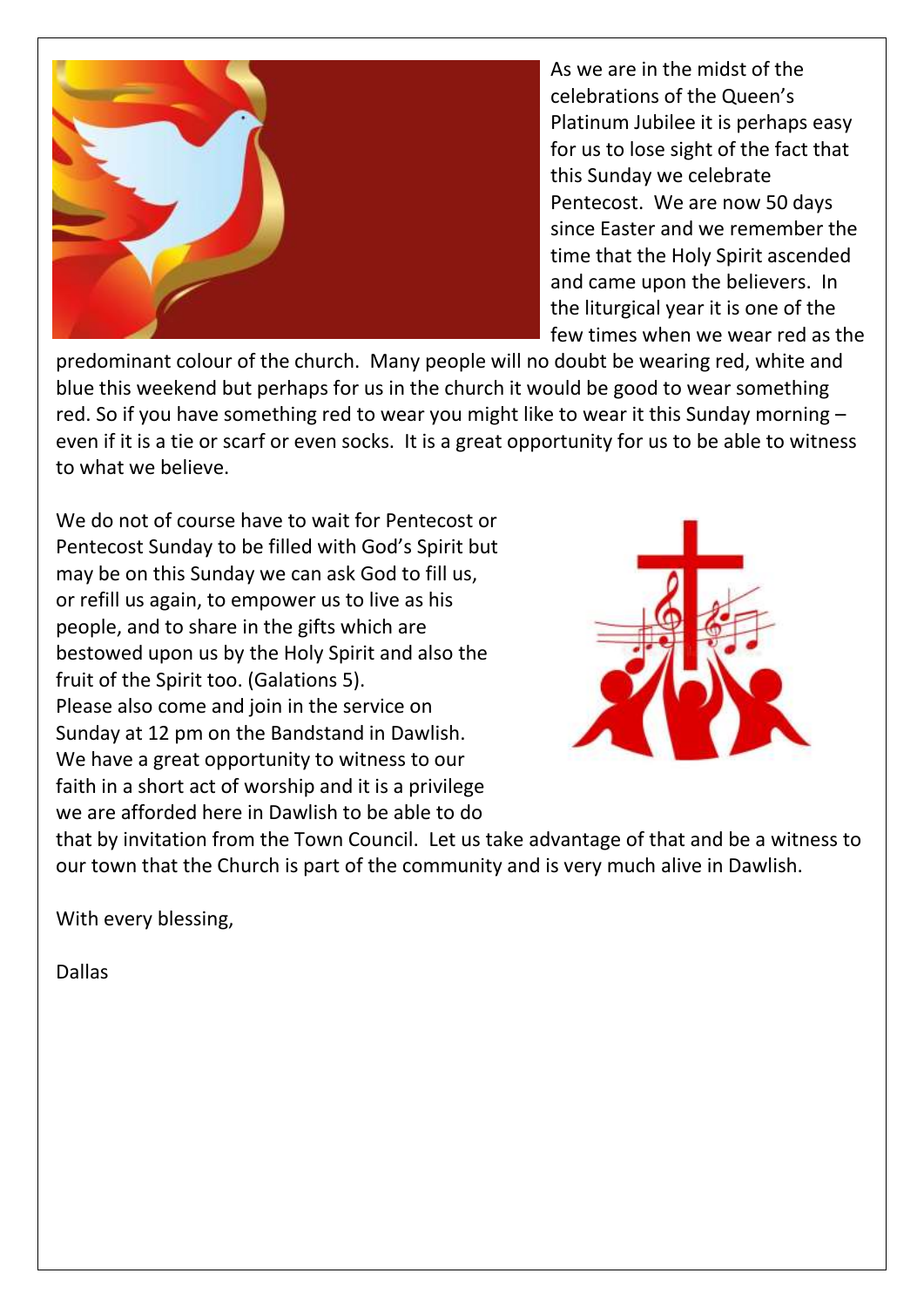

## **Notices**

#### **Services**

| $5th$ lune            | 8am St Gregory's - Holy Communion<br>9.30am St George's - Holy Communion<br>10am St Gregory's - Greg's @ 10<br>11am St Mary's - Morning Worship<br>12 noon Jubilee service at the bandstand, Dawlish |
|-----------------------|------------------------------------------------------------------------------------------------------------------------------------------------------------------------------------------------------|
| $R^{th}$ lune         | 10am Midweek communion                                                                                                                                                                               |
| $12^{\text{th}}$ lune | 9.30am St George's - Morning Worship<br>10am St Gregory's - Holy Communion<br>11am St Mary's - Holy Communion<br>6.30pm St Gregory's - Evening prayer                                                |
|                       |                                                                                                                                                                                                      |

#### **Prayer meeting:**

Information for the meeting on the  $7<sup>th</sup>$  is below:

**Topic:** Dallas Ayling's Zoom Meeting

**Time:** 7<sup>th</sup> June 2022 09:00 AM London

**Meeting ID:** 659 184 2294

**Passcode:** 995468

**Join Zoom Meeting:** [https://us02web.zoom.us/j/6591842294?pwd=hakfR92W-](https://us02web.zoom.us/j/6591842294?pwd=hakfR92W-WBnpI1CBn5jr6oxpSCzOg)[WBnpI1CBn5jr6oxpSCzOg](https://us02web.zoom.us/j/6591842294?pwd=hakfR92W-WBnpI1CBn5jr6oxpSCzOg)

There are a number of weddings happening over the next few weeks, across the Benefice, please do keep these couples in your prayers.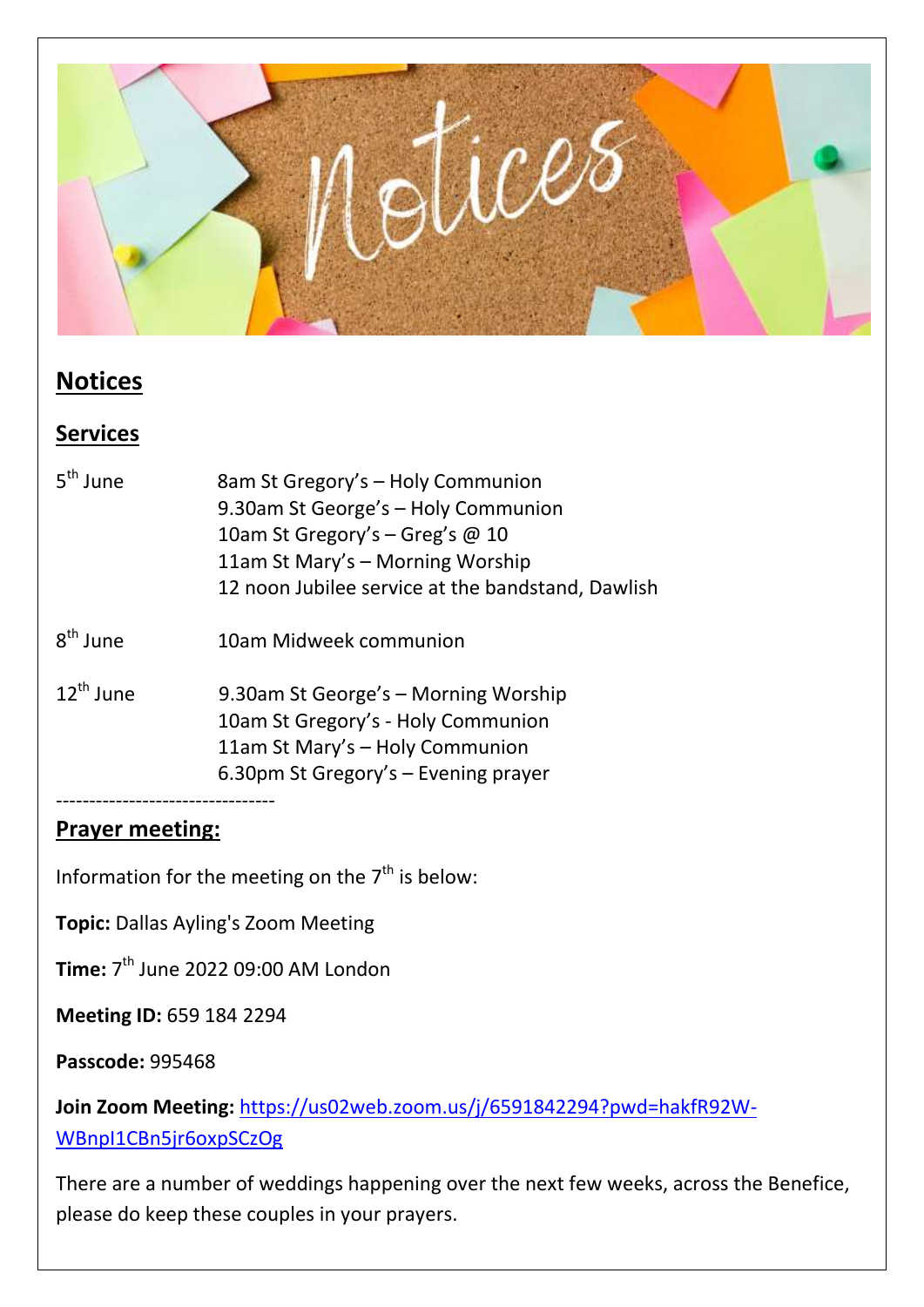

---------------------------------

#### **St Gregory's Volunteers**

It seems that we are constantly seeking new volunteers but the last two years has led to a change in people's lives and we are of course ageing too! It may be that some of the things that we are looking for volunteers for hasn't quite been the thing that you feel confident in doing. However, there is another opportunity

here. We ask because we really do need help. As you know we have a small Garden of Remembrance which is used for the internment of ashes. It is really important to keep this area tidy and I am grateful to Ray Moore and Rod and Sharyn Coope and others for looking after this area of the churchyard. However, we are now in a situation that we really could

do with a couple of volunteers to help keep it tidy, e.g. cutting the grass and keeping the borders tidy. If this is something you could give a bit of time too please could you speak to Ray Moore or leave a message with Sabrina and she will pass it on.



Dallas

#### **Civic Service**

---------------------------------

---------------------------------

There will be a civic service led from the bandstand on Sunday 5<sup>th</sup> June at 12 noon. This is a great opportunity to worship together in the centre of the town – please do come along if you can. Everyone is welcome.



### **St. Gregory's Platinum Jubilee Service**

June 5<sup>th</sup> is Pentecost and the Platinum Jubilee so it's a very special day. Greg's @ 10 will include memories and tributes to the Queen and will also look back to the first recorded fire drill, on Pentecost Sunday! Following the service we will go out from St Gregory's to join the service for Dawlish from the bandstand at 12 noon.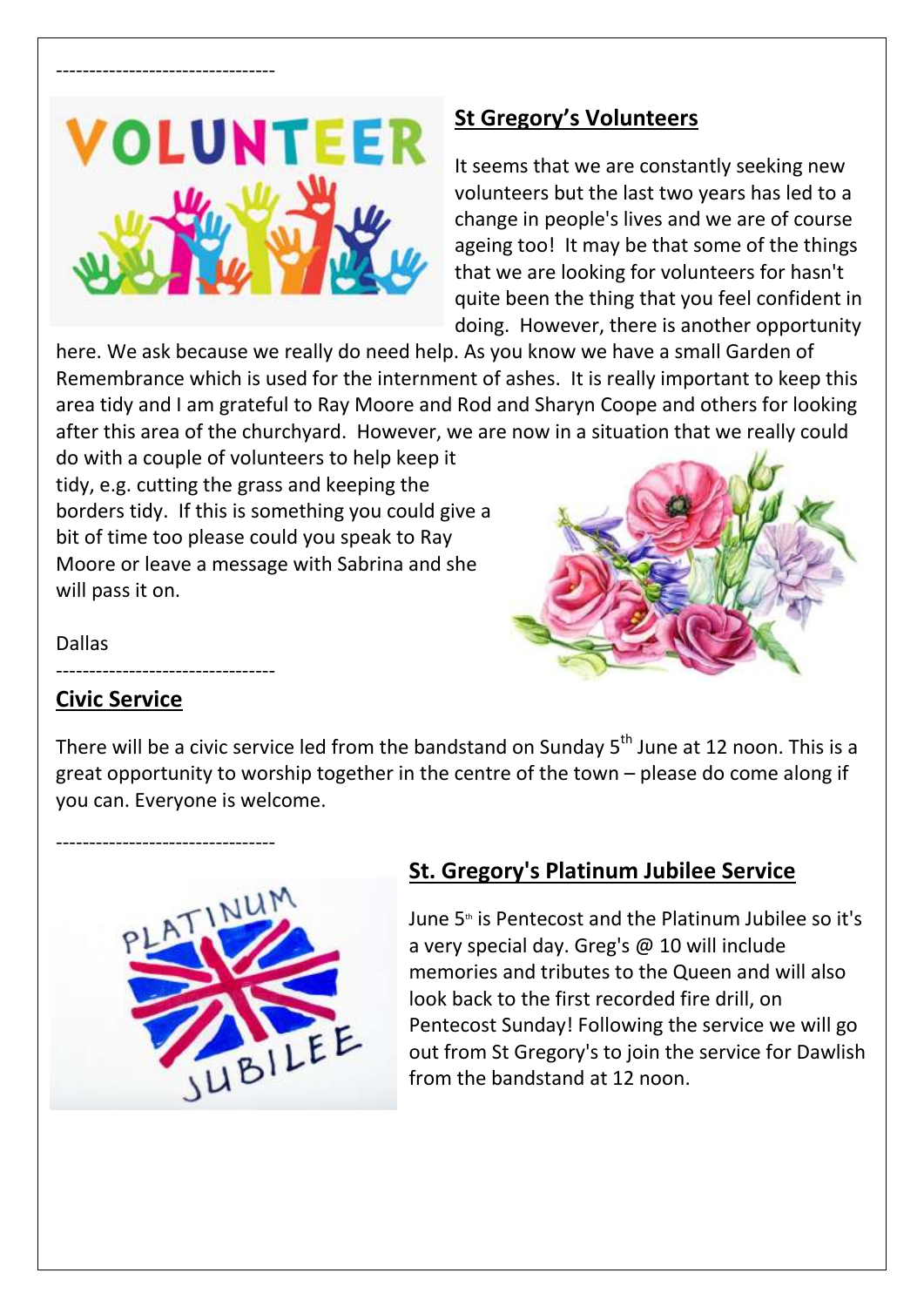### **Evening Prayer at St. Gregory's on June 12 at 6:30pm**

You are warmly invited to come to a service of Evening Prayer at St. Gregory's on Sunday,  $12<sup>th</sup>$  June at 6:30 pm. This service will also be broadcast over the telephone for those who cannot get to church.



To join the service from home call

0330 088 1927 and then enter the access code 2132492, or come to St. Gregory's and join us in person.

---------------------------------

# **Safeguarding for all PCC and DCC members and Pastoral Visitors…**

All PCC and DCC members and all pastoral visitors are now asked to complete **two extra Safeguarding courses** – **Safeguarding Foundation and Domestic Abuse Awareness**. This is a new requirement since January of this year. These courses are available on line on the [National Safeguarding Training Portal.](https://safeguardingtraining.cofeportal.org/)

If you are a new PCC or DCC member, we have arranged a Safeguarding Training morning to



cover both Safeguarding Basic Awareness and Safeguarding Foundation at St. Mary's Hall on **Saturday, June 11th from 9:30 to 12:30.** The course will be delivered by Sue Davies, who is a volunteer trainer within the diocese. Please book a place as soon as possible by contacting Will Halse on 01626 866054 or emailing [willhalse@yahoo.co.uk.](mailto:willhalse@yahoo.co.uk)

Thank you! Penny Foster, Will Halse and Barbara Rains Your Safeguarding Reps

### **…and for Bell Ringers, Stewards, Chalice Assistants and Refreshment Helpers**

Bell Ringers, Stewards, Chalice Assistants and Refreshment Helpers are asked to complete the Safeguarding Basic Awareness course. This course is available on line on the National [Safeguarding Training Portal.](https://safeguardingtraining.cofeportal.org/) For those who cannot complete the course on line there will be a **Safeguarding Basic Awareness** training session at **St Gregory's on 15th June from 6:30 to 7:45 pm**. This session is intended **for anyone** who would like to have Safeguarding Basic Awareness training. For more information or to attend, please contact Will Halse on 01626 866054 or email [willhalse@yahoo.co.uk.](mailto:willhalse@yahoo.co.uk)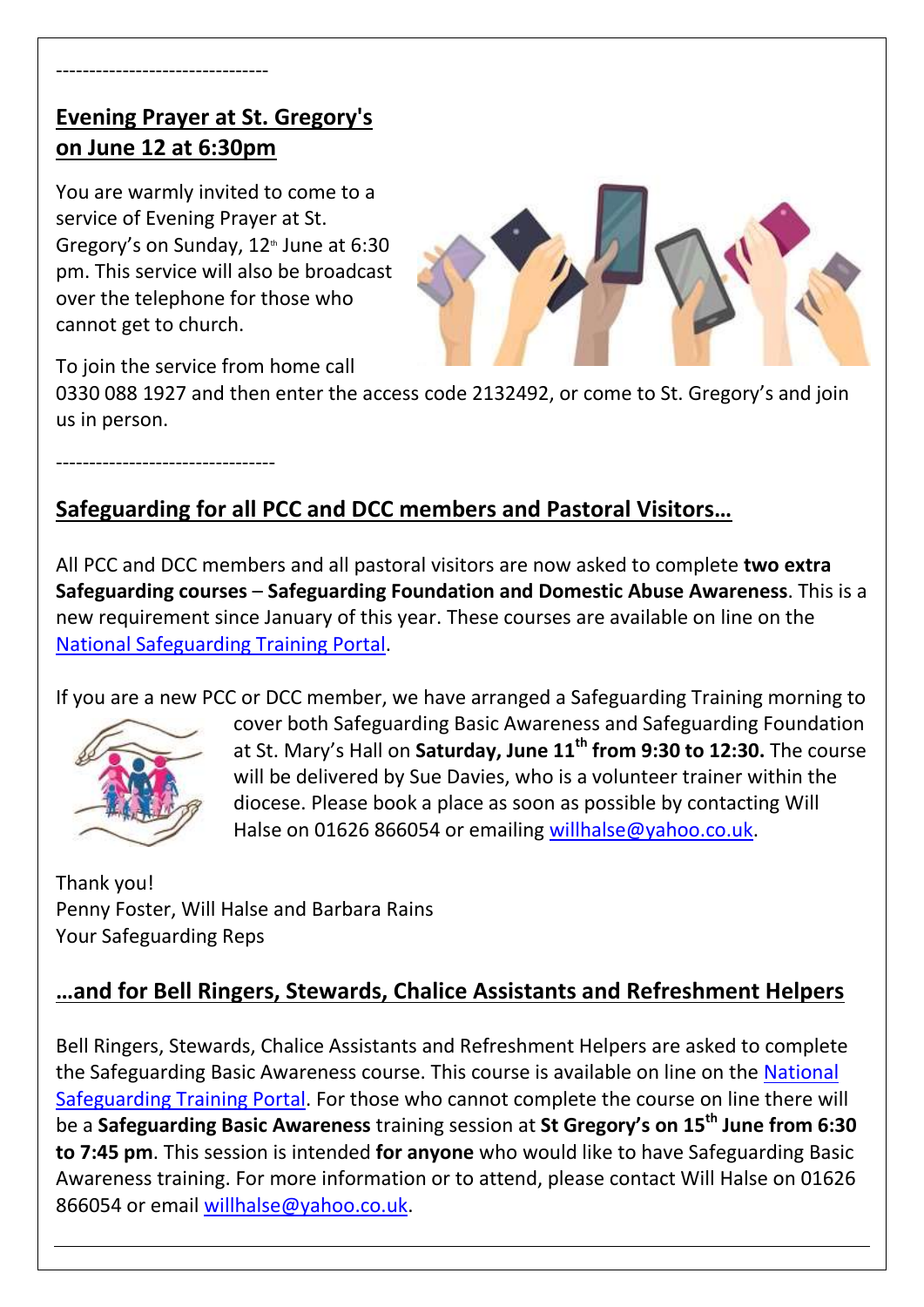#### -------------------------------- **St Mary's PCC**

---------------------------------

St Mary's PCC will be taking place on Tuesday  $7<sup>th</sup>$  June, 10.45am at the church.

# **Notice for**



# **churchwardens: Archdeacon's visitation**

Notice for churchwardens: the archdeacon's visitation will be taking place on Wednesday  $8<sup>th</sup>$ June at 7.30pm at St Matt's church, Exeter – EX1 2LJ. There are other dates available, but this is the

Meeting<br>Reminder!

nearest venue to us. Mike Moulds has spaces in his car if you need a lift! (Contact Mike directly). Please do come and support those being sworn in if you can.



#### **Village Churches' Ladies' Lunches**

---------------------------------

The dates up until the summer holidays will be  $28<sup>th</sup>$  June and  $26<sup>th</sup>$  July. 12 noon at Amelia's, Cofton. All ladies who are members of or associated with, St George's and St Mary's are welcome to attend. Please let Chris Curd or Valerie Jeffrey know if you hope to attend by the Sunday before. As always, last minute arrivals will be welcomed!!

#### **Charity Day**

---------------------------------

On Saturday July 2nd we are having a stall on Dawlish Lawn along with other local organisations as part of a publicising and fund-raising event. In past years we have received some lovely donations of Gifts and Bric-A-Brac for our stall and we would be most grateful for any similar contributions now, please. We don't